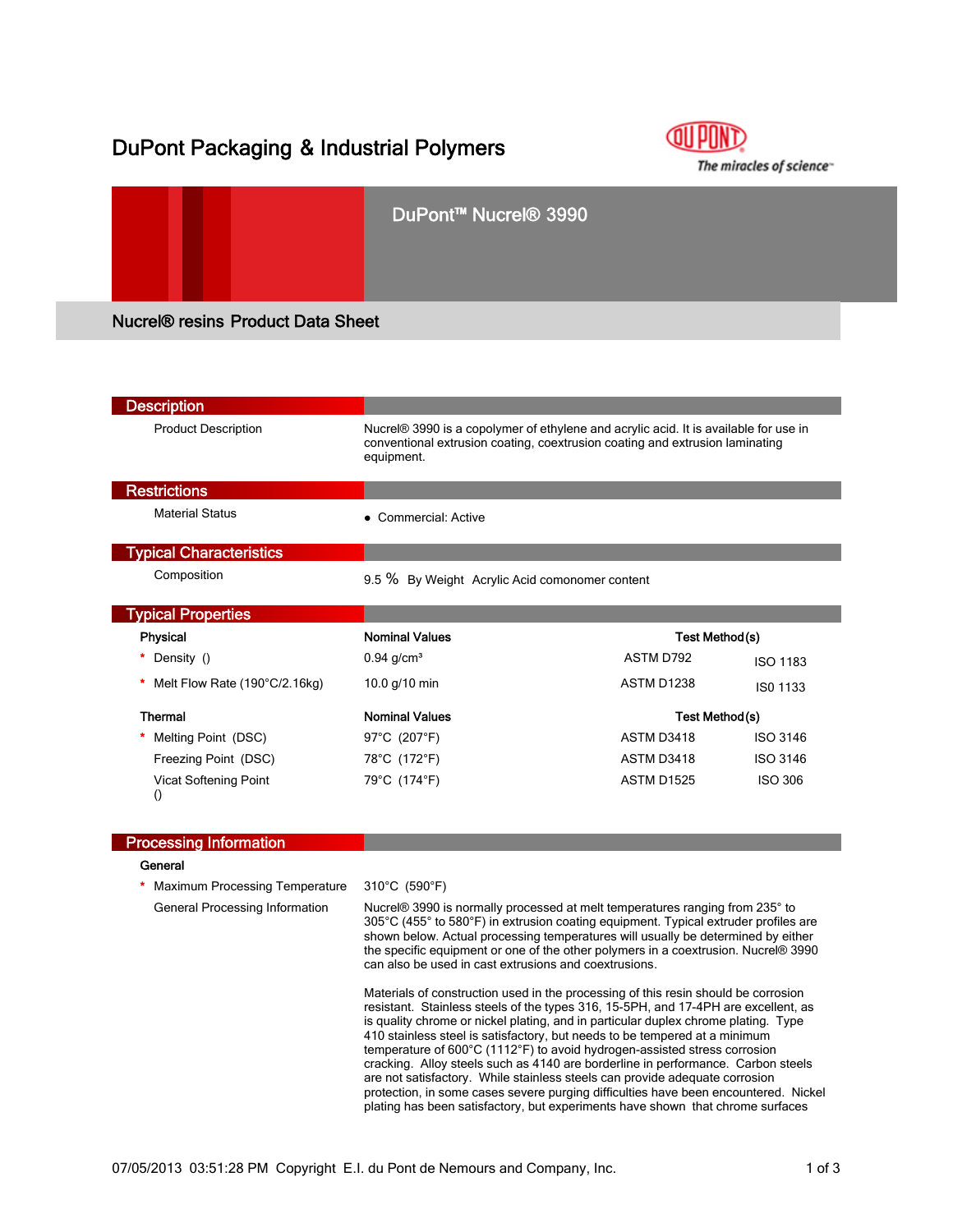have the least adhesion to acid based polymers. In recent years, the quality of chrome plating has been deteriorating due to environmental pressures, and the corrosion protection has not always been adequate. Chrome over top of stainless steel seems to provide the best combination for corrosion protection and ease of purging.

If surface properties of the extruded resin require modification (such as, lower C.o.F. for packaging machine processing), refer to the Conpol™ Processing Additive Resins product information guide.

After processing Nucrel®, purge the material out using a polyethylene resin, preferably with a lower melt flow rate than the Nucrel® resin in use. The "Disco Purge Method" is suggested as the preferred purging method, as this method usually results in a more effective purging process. Information on the Disco Purge Method can be obtained via your DuPont Sales Representative.

Never shut down the extrusion system with Nucrel® in the extruder and die. Properly purge out the Nucrel® with a polyethylene, and shut down the line with polyethylene or polypropylene in the system.

| <b>Extrusion Coating/Lamination</b><br>Processing | <b>Nominal Values</b>                         |
|---------------------------------------------------|-----------------------------------------------|
| Extrusion Coating / Lamination<br>Processing      | A suggested extruder set temperature profile. |
| Feed Zone                                         | 185°C (365°F)                                 |
| Second Zone                                       | 235°C (455°F)                                 |
| Third Zone                                        | 260°C (500°F)                                 |
| Fourth Zone                                       | 285°C (545°F)                                 |
| Fifth Zone                                        | 285°C (545°F)                                 |
| Adapter Zone                                      | 285°C (545°F)                                 |
| Die Zone                                          | 285°C (545°F)                                 |
|                                                   |                                               |

| <b>FDA Status Information</b> | Nucrel® 3990 conforms to the U.S. Code of Federal Regulations, Title 21,<br>Paragraph 177.1310 covering its use as a food contact surface subject to the<br>extractives limitations on the finished food contact article as described in the<br>regulation.                                                                                                                                                                                                                                                                                                                                                                                                                                                                                                                                                                                                                                                                                                                                                                                                    |
|-------------------------------|----------------------------------------------------------------------------------------------------------------------------------------------------------------------------------------------------------------------------------------------------------------------------------------------------------------------------------------------------------------------------------------------------------------------------------------------------------------------------------------------------------------------------------------------------------------------------------------------------------------------------------------------------------------------------------------------------------------------------------------------------------------------------------------------------------------------------------------------------------------------------------------------------------------------------------------------------------------------------------------------------------------------------------------------------------------|
|                               | The information and certifications provided herein are based on data we believe to<br>be reliable, to the best of our knowledge. The information and certifications apply<br>only to the specific material designated herein as sold by DuPont and do not apply<br>to use in any process or in combination with any other material. They are provided<br>at the request of and without charge to our customers. Accordingly, DuPont cannot<br>guarantee or warrant such certifications or information and assumes no liability for<br>their use.                                                                                                                                                                                                                                                                                                                                                                                                                                                                                                               |
| <b>Regulatory Information</b> | For information on regulatory compliance outside of the U.S., consult your local<br>DuPont representative.                                                                                                                                                                                                                                                                                                                                                                                                                                                                                                                                                                                                                                                                                                                                                                                                                                                                                                                                                     |
| Safety & Handling             | Nucrel® acrylic acid copolymer resins as supplied by DuPont are not considered<br>hazardous materials. As with any hot material, care should be taken to protect the<br>hands and other exposed parts of the body when handling molten polymer. At<br>recommended processing temperatures, small amounts of fumes may evolve from<br>the resins. When resins are overheated, more extensive decomposition may occur.<br>Adequate ventilation should be provided to remove fumes from the work area.<br>Disposal of scrap presents no special problems and can be by landfill or incineration<br>in a properly operated incinerator. Disposal should comply with local, state, and<br>federal regulations. Resin pellets can be a slipping hazard. Loose pellets should be<br>swept up promptly to prevent falls. For more detailed information on the safe<br>handling and disposal of DuPont resins, a Material Safety Data Sheet can be<br>obtained from the DuPont Packaging and Industrial Polymers website or by<br>contacting your sales representative. |